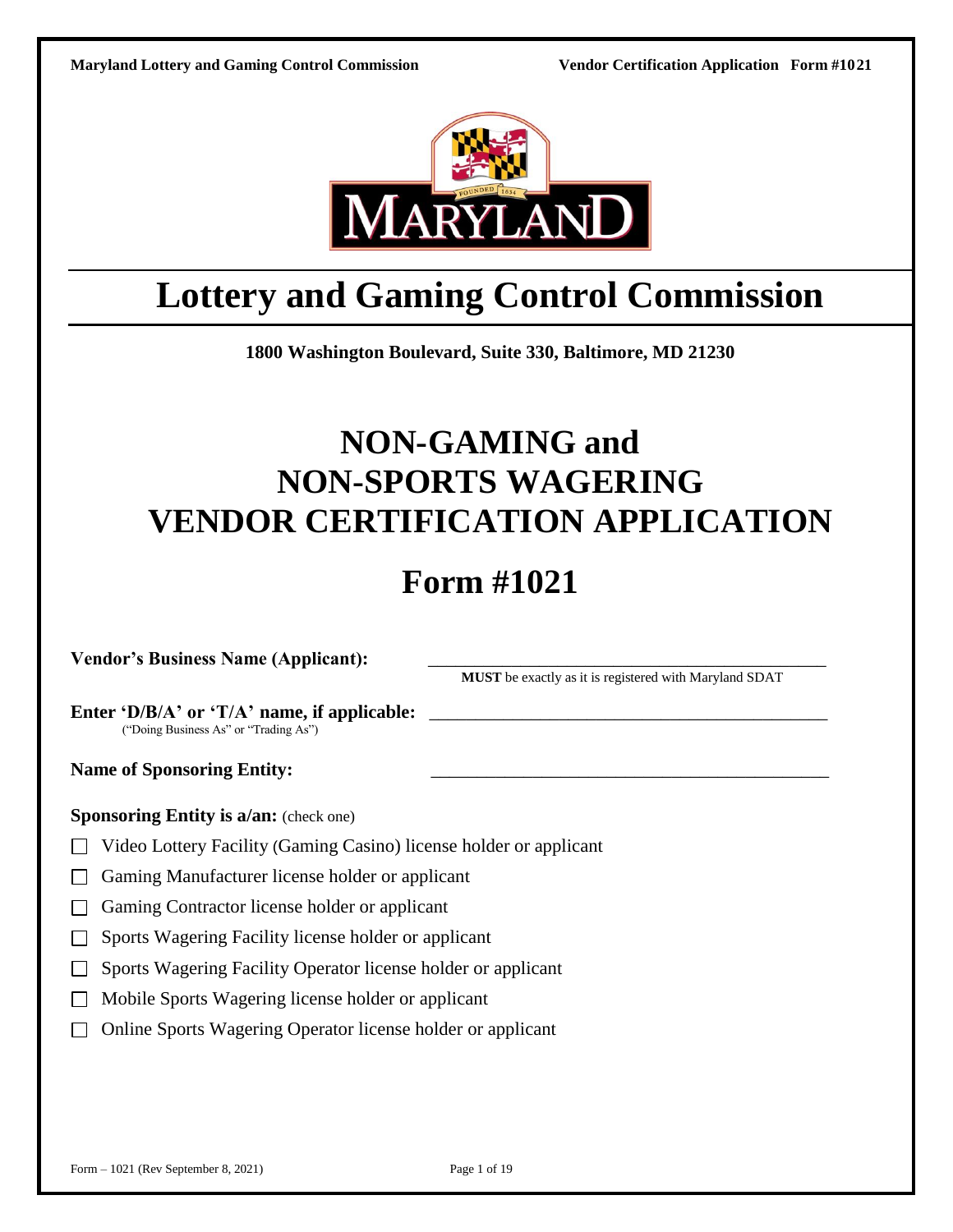### **NOTICE**

Maryland's Gaming Law and Sports Wagering Law are long and complex. Maryland Gaming Law is located in State Government Article, Title 9, Subtitle 1A, Annotated Code of Maryland ("SG"). The regulations promulgated by the Maryland Gaming Control Commission ("Commission") are found in Code of Maryland Regulations ("COMAR") 36.03. Collectively, SG § 9-1A *et seq*. and COMAR 36.03 are referred herein as the "Gaming Law". Maryland's Sports Wagering Law is located in SG Title 9, Subtitle 1E, and the regulations promulgated the Commission are found in COMAR 36.10. Collectively, SG § 9-1E *et seq.* and COMAR 36.03 are referred herein as the "Sports Wagering Law".

The cites referenced within this application are for explanatory purposes only, are subject to change, may be different from what is provided, and should not be relied upon. You are expected to be familiar with the current Sports Wagering Law and Gaming Law; updates and information may be found at https://www.mdgaming.com/.

Failure or refusal to adhere to the Gaming Law and Sports Wagering Law may result in the Commission imposing sanctions and/or penalties, to include, but not be limited to, placing conditions on the applicant; suspension or cancellation of the certification; and/or fines, and may result in criminal and/or civil charges being filed against the certificate holder.

### **SECTION A - ELIGIBILITY**

**A.1** A **Sponsoring Entity** is an applicant for, or a holder of a/an:

- (a) Video Lottery Facility (Casino) License;
- (b) Gaming Manufacturer License;
- (c) Gaming Contractor License;
- (d) Sports Wagering Facility License;
- (e) Sports Wagering Facility Operator License;
- (f) Mobile Sports Wagering License;
- (g) Online Sports Wagering Operator License; or
- (h) Sports Wagering Contractor License.
- **A.2** A "Vendor" has the meaning stated in Code of Maryland Regulation ("COMAR") 36.03.02.17 and COMAR 36.10.06.11 and is any person who provides non-gaming or non-sports wagering goods and services to a Sponsoring Entity.

A Non-Gaming or Non-Sports Wagering Vendor is **prohibited** from providing or attempting to provide any gaming or sports wagering goods, services, parts components or supplies unless **licensed** by the Commission as a:

- (a) Gaming Manufacturer;
- (b) Gaming Contractor; or
- (c) Sports Wagering Contractor.
- **A.3** Pursuant to COMAR 36.03.02.17 and COMAR 36.10.06.11, a Vendor, unless exempt, is required to be registered or certified with the Commission **prior to conducting any business** with a Maryland Sponsoring Entity.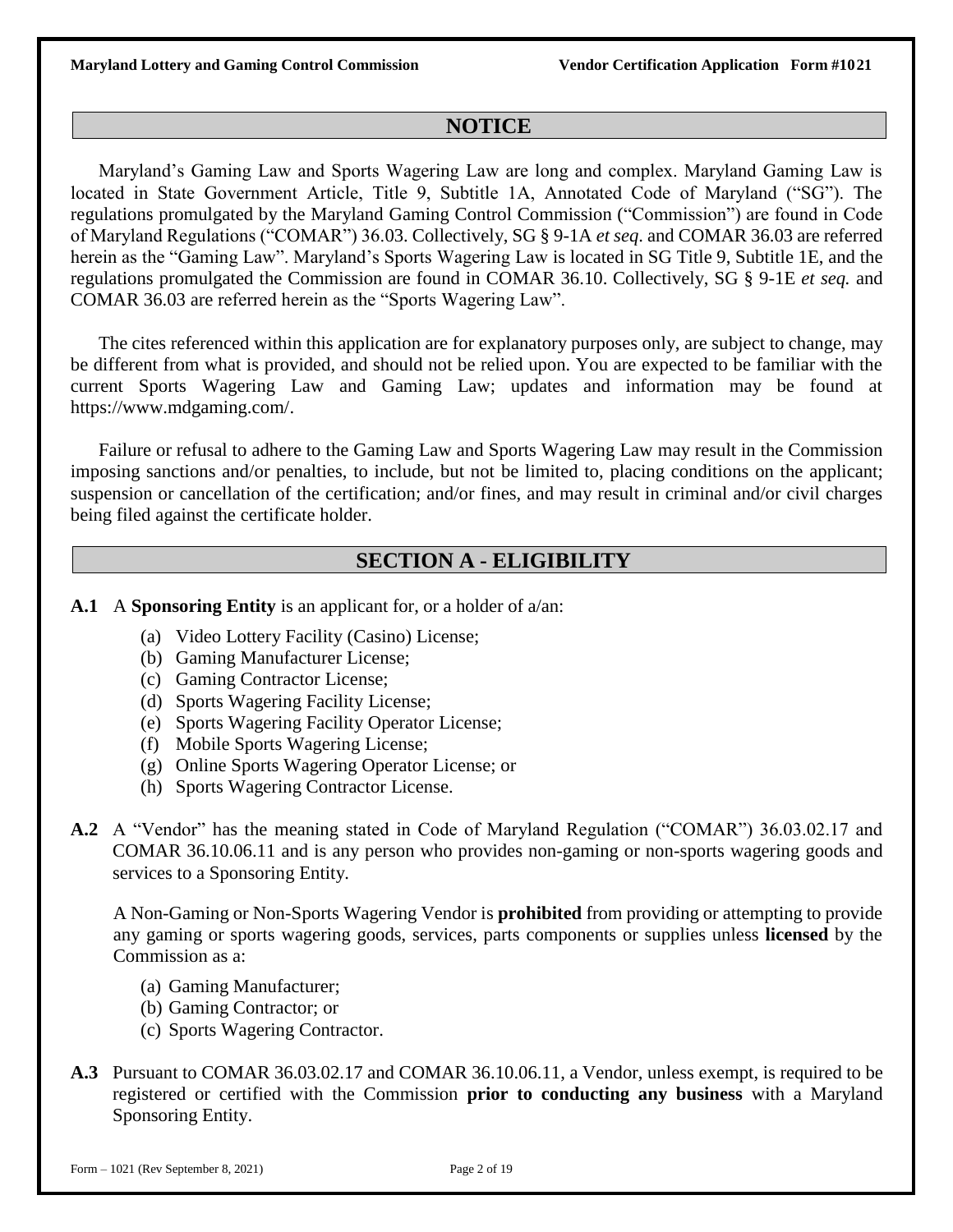### **SECTION B - APPLICATION CLASSIFICATION**

- **B.1** A Vendor must determine the correct application based on the **combined total value within a calendar year** of non-gaming and/or non-sports wagering goods and services provided to, or anticipated to be provided to, a Sponsoring Entity or to multiple Sponsoring Entities.
- **B.2** As described in COMAR 36.03.02.17 and COMAR 36.10.06.11, a Vendor that provides, or anticipates providing, non-gaming and/or non-sports wagering goods and services within a calendar year with a combined total value of:
	- (a) Less than \$20,000 to a Sponsoring Entity is **exempt** from submitting an application to the Commission, but is required to be registered with Maryland SDAT;
	- (b) \$20,000 to \$299,999 to a single Sponsoring Entity is required to be **Registered** by the Commission (Form 1023);
	- (c) \$20,000 to \$599,999 to multiple Sponsoring Entitiesis required to be **Registered** by the Commission (Form 1023);
	- (d) \$300,000 or above to a single Sponsoring Entity is required to be **Certified** by the Commission (Form 1021 or Form 1021CC); or
	- (e) \$600,000 or above to multiple Sponsoring Entities is required to be **Certified** by the Commission (Form 1021 or Form 1021CC).
- **B.3** The Commission monitors all payments to Vendors by each Sponsoring Entity. If the Commission determines that a Vendor's combined total value of non-gaming and/or non-sports wagering goods and services is approaching a prescribed threshold, the Sponsoring Entity may delay or cease payments to the Vendor to prevent a violation of the Gaming Law or Sports Wagering Law.

If the Commission determines that a Vendor's combined total value of goods and services has exceeded a prescribed threshold, the Sponsoring Entity is **required** to cease payments to the Vendor.

If a Vendor, approaching a prescribed threshold, anticipates providing non-gaming and/or non-sports wagering goods and services which have a combined value exceeding a prescribed threshold, the Vendor is required to submit the pertinent application to the Commission. The Vendor is prohibited from conducting business which will exceed a prescribed threshold until the Commission approves the Vendor's pertinent and proper application.

If a Vendor exceeded a prescribed threshold, the Vendor is required to submit the pertinent and proper application to the Commission. The Vendor is prohibited from conducting any further business until the Commission approves the Vendor's pertinent and proper application.

Violations of Gaming Law and Sports Wagering Law related to the combined total value of non-gaming and non-sports wagering goods and services provided by a Vendor may result in **penalties or sanctions against a licensee or cancellation of a Vendor's registration or certification**.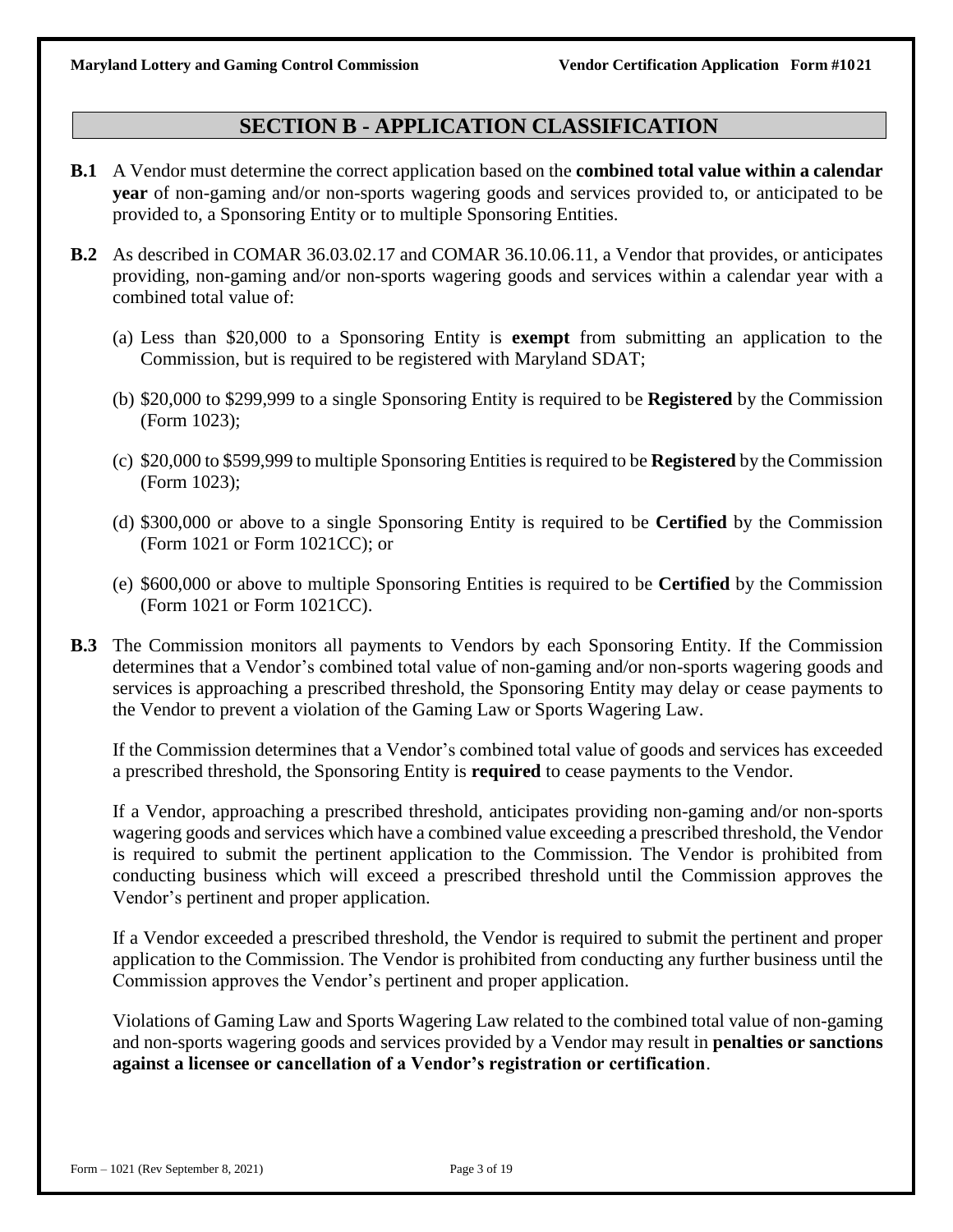# **SECTION C – VARIOUS VENDOR-RELATED FORMS**

- **C.1 Non-Construction-Based Vendor Certification, Form 1021**. If a Vendor provides, or anticipates providing, non-gaming and/or non-sports wagering goods and services for the duration of the hospitality phase (i.e. gaming and sports wagering operations), then the Vendor is a non-construction-based Vendor and if certification is required, see Section B.2, then Form 1021 must be submitted to the Commission.
- **C.2 Construction-Based Vendor Certification Application, Form 1021CC**. If a Vendor provides, or anticipates providing, non-gaming and/or non-sports wagering goods and services during the construction phase for a Sponsoring Entity then it is a construction-based Vendor. This includes construction management, general contractors and subcontractors. If certification is required, see Section B.2, then Form 1021CC must be submitted to the Commission.
- **C.3 Vendor Registration, Form 1023**. As described in Section B.2 and as provided by COMAR 36.03.02.17 and COMAR 36.10.06.11, if a Vendor provides or anticipates providing non-gaming or non-sports wagering goods and services between \$20,000 to \$299,999 to a single Sponsoring Entity or between \$20,000 to \$599,999 to multiple Sponsoring Entities in a calendar year, then it is required to be registered with the Commission.
- **C.4 Emergency Usage of Non-Approved Vendor Services**, **Form 1024**. This form is completed by the Sponsoring Entity and not the prospective Vendor. As provided by COMAR 36.03.02.17 and COMAR 36.10.06.11, this notification via Form 1024 must be completed by the Sponsoring Entity and submitted to the Commission if a Sponsoring Entity encounters an emergent threat to public health, safety, or welfare that is outside its control and requires immediate provision of goods or services by a Vendor. This emergency notification shall occur no later than the next State work day.

Unless exempt, a Vendor that provided goods or services as an **emergency non-approved Vendor**, then within **20 business days** of submitting Form 1024 a registration or certification form, as applicable shall be submitted to the Commission.

### **SECTION D – FEES AND COSTS**

#### **Application Fee**:

Vendor Certification (Form 1021) \$1,000.

## **SECTION E – TERM OF CERTIFICATION AND RENEWAL OF CERTIFICATION**

- **E.1 Term:** A Maryland Non-Gaming and Non-Sports Wagering Vendor Certification is valid for five (5) years from the date of certification.
- **E.2 Renewal Process:** The Commission may renew the Non-Gaming and Non-Sports Wagering Vendor Certification if the Vendor:
	- (a) Submits an application for renewal to the Commission at least 90 days before the Vendor's certification expires, but not more than 120 days before the Vendor's certification expires;
	- (b) Continues to comply with all vendor certification requirements; and
	- (c) Pays the Non-Gaming and Non-Sports Wagering Vendor Certification renewal fee of \$500.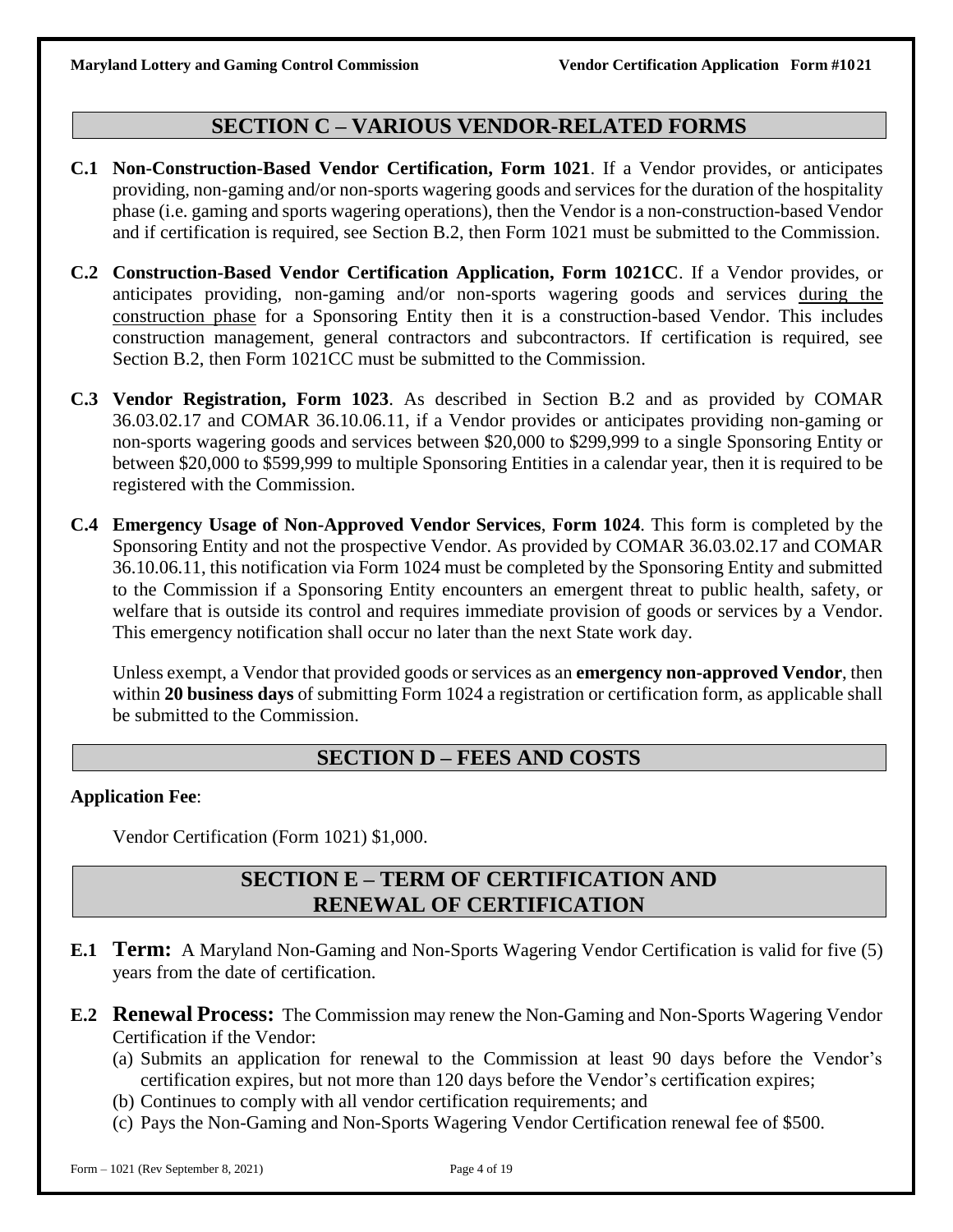#### **SECTION F - REMITTANCE OF FEES**

#### **Notice Regarding Required Fees**:

An applicant is required by the Gaming Law and Sports Wagering Law to submit a payment to the Commission *at the time the application is submitted to the Commission*. If an applicant fails to submit the required payment, the Commission may determine that an applicant has submitted an incomplete and inaccurate application, and may deny the certification.

**Note:** Vendor application fees, made payable to "*Maryland Lottery and Gaming Control Agency*" are due at the time of application. These fees are **non-refundable**.

#### **Payment Submission Process**:

The Sponsoring Entity will designate or assign at least one employee who will be responsible for its vendors, which is the Sponsoring Entity Vendor Administrator. The Licensing Division will authorize the Vendor Administrator to perform certain tasks within the 'eLicensing' system such as uploading documents, entering data, and submitting data. The Licensing Division expects the Vendor Administrator to convey certain information to the Vendor.

#### **Step 1**:

The Applicant is required to submit a payment via option 'A' or 'B' in a timely manner.

- A. The Applicant may submit a payment directly to the Licensing Division in the form of a:
	- 1. Business Check;
	- 2. Cashier's Check; or a
	- 3. Money Order (**no** personal checks).

The Business Check, Cashier's Check or Money Order must be sent to:

**Maryland Lottery and Gaming Control Agency Attn: Licensing and Background Investigations Division 1800 Washington Boulevard, Suite 330 Baltimore, Maryland 21230** 

B. The Applicant may submit a payment via a Wire Transfer:

| <b>Bank Name:</b>                    | Wells Fargo Bank, N.A.                         |
|--------------------------------------|------------------------------------------------|
| <b>Bank Address:</b>                 | 420 Montgomery Street, San Francisco, CA 94104 |
| <b>Account Name:</b>                 | <b>Maryland State Lottery</b>                  |
| <b>ABA Routing Number: 121000248</b> |                                                |
| <b>Swift Code:</b>                   | WFBIU6S                                        |
| <b>Account Number:</b>               | 4928823376                                     |

#### **Step 2**:

The Applicant is **required** to send an email to the Licensing Division [\(gaming.services@maryland.gov\)](mailto:gaming.services@maryland.gov), entitled "Payment Notification."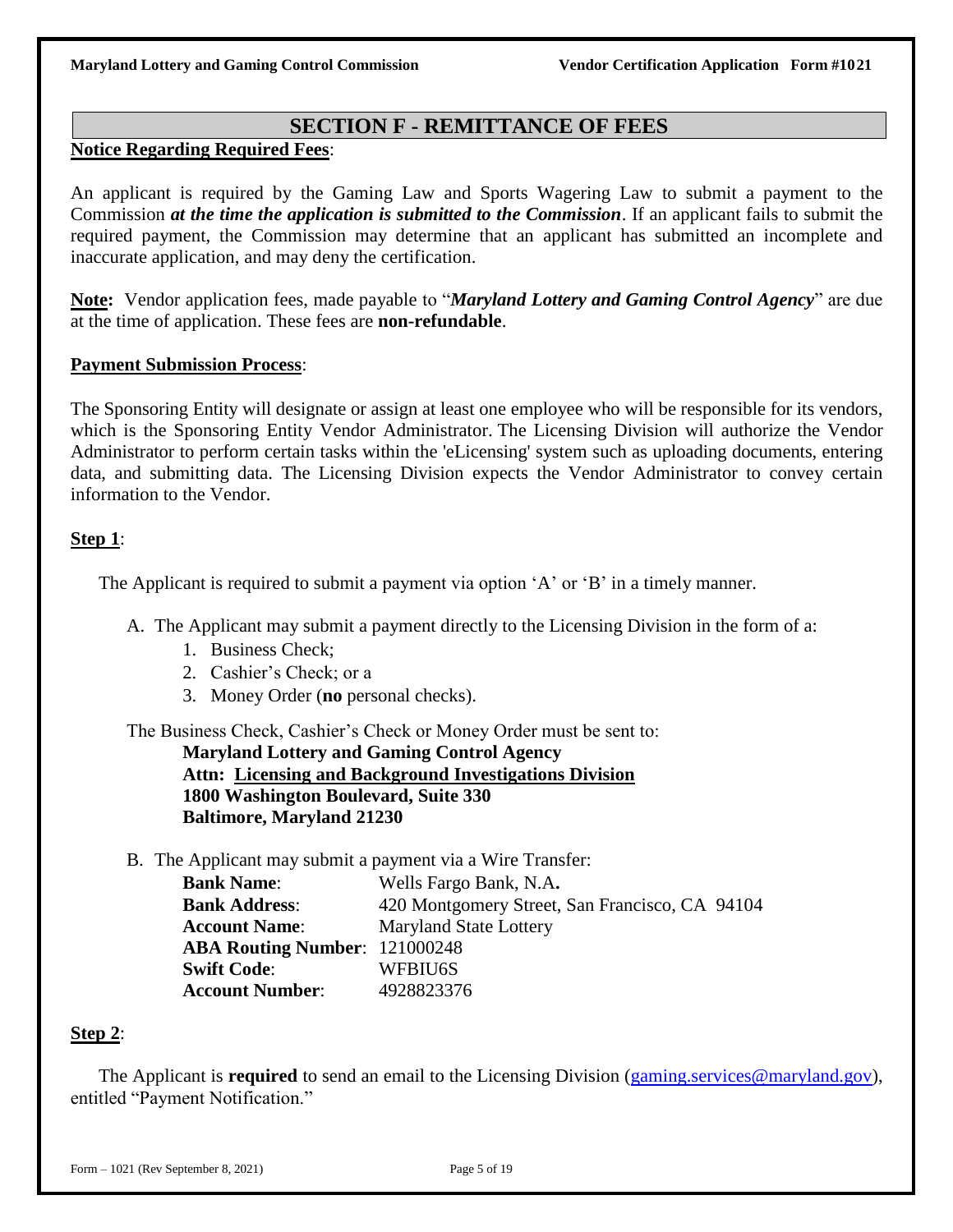The email must notify the Commission of the following:

- 1. The name of the Vendor applicant (especially important if the company's name on the check is different from the Vendor's name);
- 2. The name of the Sponsoring Entity;
- 3. The type of application the Vendor is submitting; and
- 4. The certified / bank check, money order or wire transfer number.

#### **SECTION G - IMPORTANT NOTICES**

- **G.1 Official Document. This form is an official document of the Maryland Lottery and Gaming Control Commission ("Commission"). It may not be altered or changed, except to insert the information that is required. Any alteration or change to this document may cause the application or your Vendor's certification to be delayed or denied.**
- **G.2 Accuracy, Completeness, and Truthfulness**. You **must** make accurate statements and include all material facts. Any misrepresentation, failure or refusal to provide any required information; intentional omissions of material facts; misrepresentation of details; or failure or refusal to meet any other requirement as set out in the Gaming Law and Sports Wagering Law may result in the denial of the application. False or misleading statements to the Commission may subject a Vendor applicant to civil and/or criminal penalties. All submissions are subject to verification.
- **G.3 Vendor's Conduct.** Upon receipt of the certification fee, completed form and verification of the information provided by the Vendor, the Commission will determine whether the Vendor's conduct of business with the Sponsoring Entity is consistent with the public interest of the State and the policies in the Gaming Law and Sports Wagering Law. If the Vendor's conduct is contrary to public interest of the State or the policies of the Gaming Law and Sports Wagering Law then the Commission shall deny the Vendor's request for certification.
- **G.4 SDAT Compliance**. Failure or refusal to maintain the criteria for approval, to include compliance with all Maryland State Department of Assessments and Taxation ("Maryland SDAT") regulations, may lead to the Commission suspending or cancelling the Vendor's certification. Applicant's compliance with Maryland SDAT regulations **will be audited periodically**.
- **G.5 Denials**. The Commission's decision to deny or cancel a Vendor certification, or denial of the renewal of a Vendor certification does not give rise to an appeal right under the contested case provisions of the Maryland Administrative Procedure Act. COMAR 36.03.02.17; COMAR 36.10.06.11.
- **G.6 Continuing Obligation**. A Vendor is under a continuing obligation to promptly disclose any changes in information provided in the application, as well as, any changes to the materials submitted in connection with this Application. The duty to make such additional disclosures shall continue throughout any period of certification.
- **G.7 Changes to Submitted Information**. The applicant shall promptly provide written notification to the Commission of any corrections or changes to this application once submitted or to materials submitted in connection with this Application. The duty to notify the Commission in writing of any changes or corrections shall continue throughout any period of certification.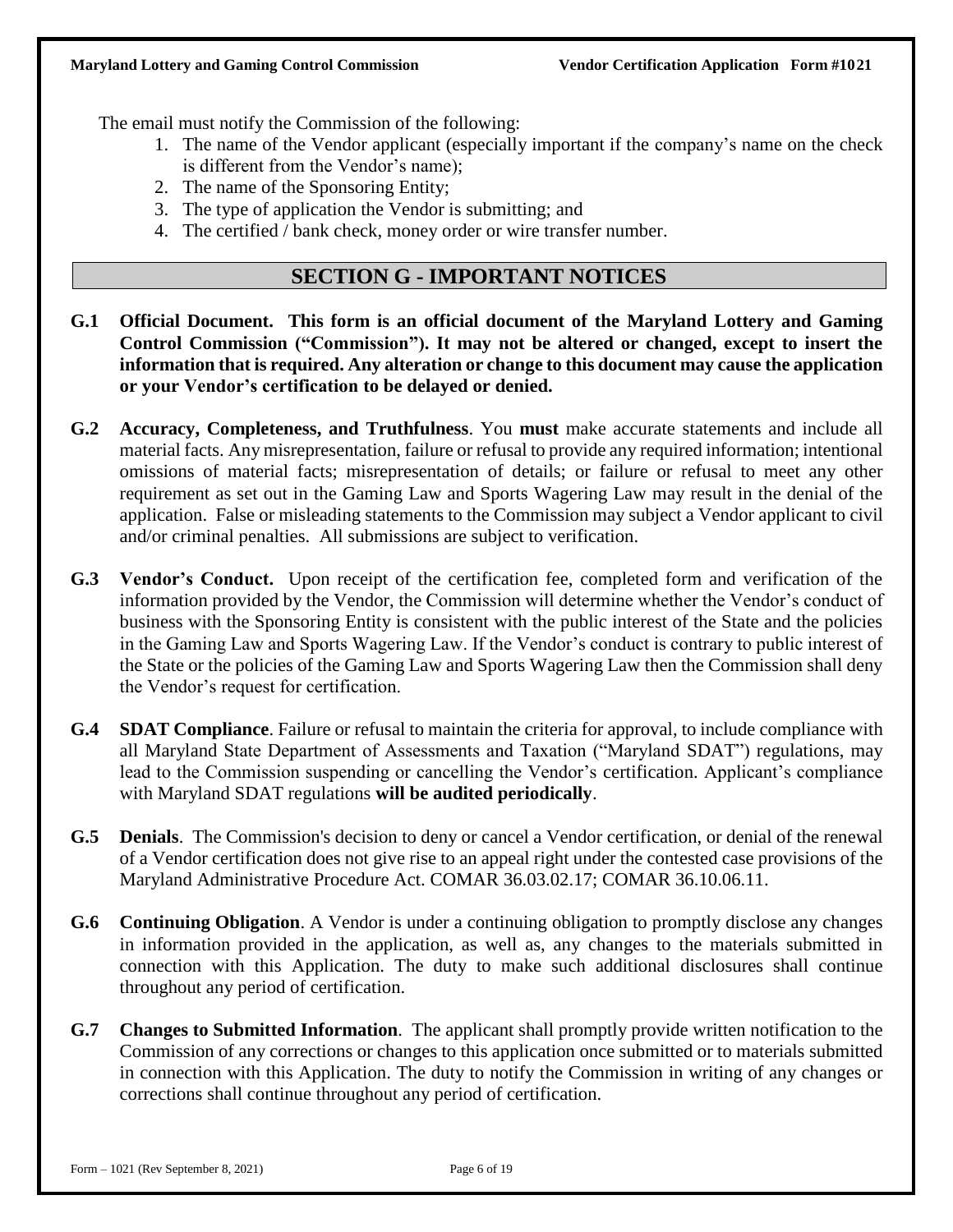Changes in the ownership of the Vendor; transfer or departure of individuals (e.g. any officer, partner, director, management or supervisory employees, or the designated point-of-contact); physical/email addresses; or phone numbers **require written notification** to the Commission. The Vendor must immediately submit a Vendor Change of Information Form - Certified Vendor, Form 1021U, available at https://www.mdgaming.com/licensing/vendors/.

- **G.8 Changes to Vendor's Business Name**. The Vendor may only conduct business with a Sponsoring Entity by the name approved by the Commission. If a Vendor changes the name of the company with which it conducts business with a Sponsoring Entity, the Vendor must immediately submit a Vendor Change of Information Form - Certified Vendor, Form 1021U, available at https://www.mdgaming.com/licensing/vendors/.
- **G.9 Required Disclosures**. Applicants are required to disclose to the Commission each person or entity who owns more than five percent (5%) of the Applicant's business. See **I.8**. Additional disclosures include those officers, partners and directors, as well as, each employee in a position of supervision or management, who are responsible for directly or significantly overseeing, administering or controlling the provision of goods and/or services to a Sponsoring Entity. See I.7 and I.9.

Each individual listed on **I.7**, **I.8** and **I.9** is required to submit a notarized Authorization for Release of Information form.

It is recommended that each individual listed on **I.7**, **I.8** and **I.9** contact the Maryland Department of Budget and Management's Central Collections Unit at (410) 767-1220 to determine if the individual has any unpaid debts owed to the State of Maryland.

- **G.10 Sensitive Personally Identifiable Information** ("**PII**"). The 'eLicensing' system is designed to protect the PII of each individual the Vendor applicant submits to the Commission. The Sponsoring Entity is not given access to the PII. The Sponsoring Entity will only have access to a list of the names of the individuals the Applicant enters into **I.7**, **I.8** and **I.9** so that the Sponsoring Entity can track the Applicant's submission of all **required documents** (i.e. Authorization for Release of Information forms, Affidavit of Applicant, Acknowledgment and Disclosure, etc.).
- **G.11 Maryland SDAT**. A company must be registered with Maryland SDAT to legally conduct business in Maryland. Companies must maintain compliance with Maryland SDAT laws for the duration of their certification by the Commission.

Submit a .*pdf* of the Applicant's "Good Standing" status or "Trade Name Registration" with Maryland SDAT (**not** a certificate from the Maryland Comptroller's Office) to the Vendor Administrator. The Applicant may submit a copy of the 'General Information' page <https://egov.maryland.gov/BusinessExpress/EntitySearch/Search> that displays the status. The Applicant will **not** need to click on the *>>Order Certificate of Status* (unless one is needed one for the Applicant's company records). The \$20 copy of the certificate from Maryland SDAT **is not needed** for this application process.

The Vendor Administrator will upload the .*pdf* into 'eLicensing' on behalf of the Applicant.

Information regarding the Maryland SDAT registration process may be found at: [http://dat.maryland.gov/Pages/default.aspx.](http://dat.maryland.gov/Pages/default.aspx)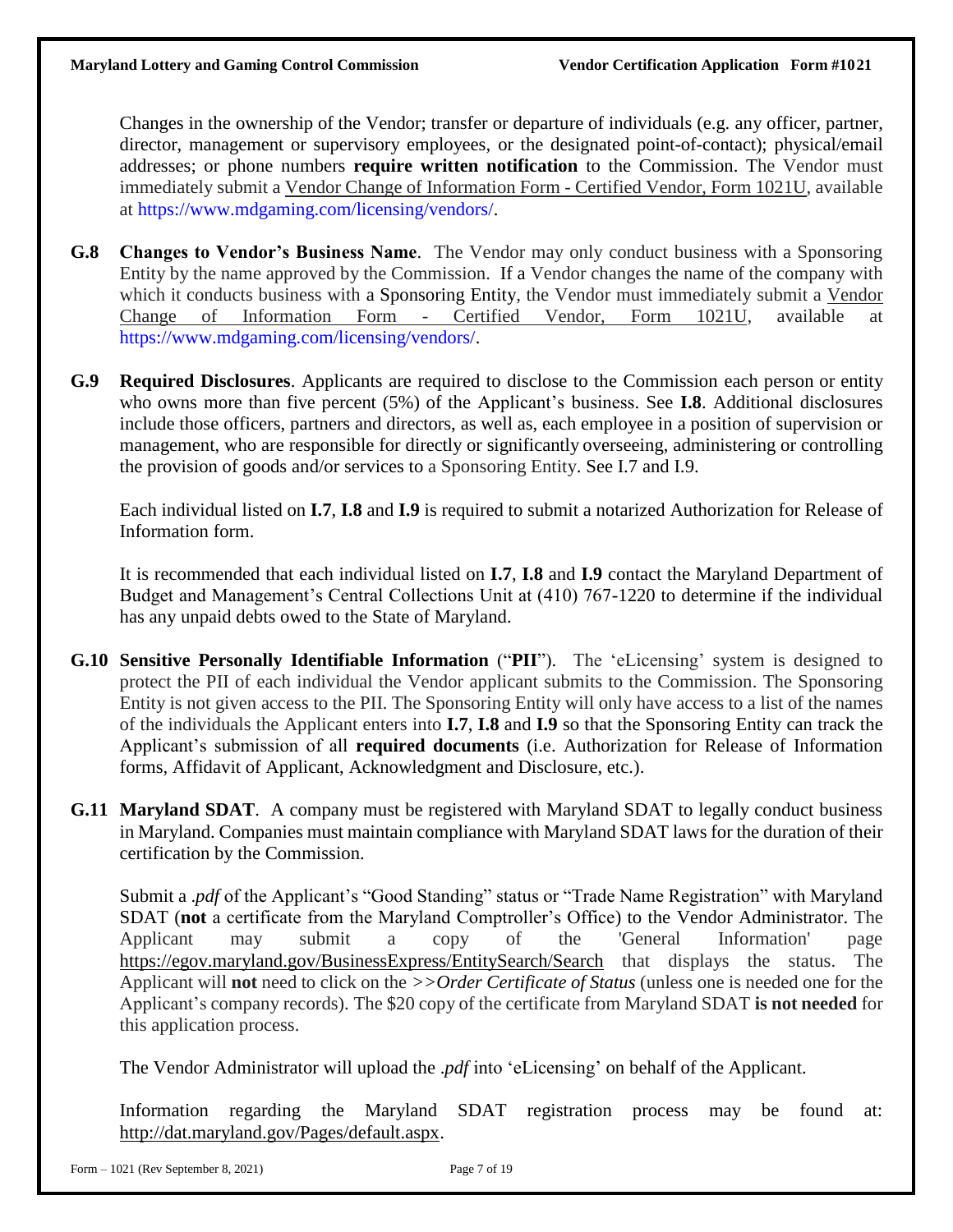**NOTE**: The Commission periodically monitors each Vendor's compliance with Maryland SDAT. Vendors who fail to abide by Maryland SDAT regulations and allow their Maryland Business Charter to become "Forfeited" may no longer conduct business in Maryland. The Vendor's certification by the Commission will be **cancelled**, and the Vendor will be prohibited from conducting business with any Sponsoring Entity.

**G.12 PIA Requests**. An Applicant should clearly identify those portions of their application that they deem to be confidential, proprietary commercial information, trade secrets, or confidential financial information of the Applicant and provide justification of why such materials may not be disclosed by the Commission pursuant to a request made under the Public Information Act ("PIA"), Title 4, Subtitle 3, General Provisions Article, Annotated Code of Maryland ("GP"). An Applicant's blanket statement that its entire application is "confidential" is unacceptable. Confidential information supplied by the Applicant shall be used in the ordinary course of processing an application and evaluating the qualifications of an Applicant.

Applications may be subject to partial disclosure pursuant to a request under the PIA. When the Commission receives a PIA request, Staff will collect and review all records that are responsive to the request. The Commission will notify an Applicant of a request made under the PIA and will consider the Applicant's views as to whether the requested information is exempt from disclosure under the PIA. The Commission will make a determination as to whether the information may be disclosed.

- **G.13 Qualification to Provide Goods and Services**. Once a Vendor is certified by the Commission, the Vendor is authorized to conduct business with all Sponsoring Entities. The Vendor is not required to submit a new application for each new Sponsoring Entity with whom the Vendor contracts to provide goods and services.
- **G.14 Supplemental Documentation**. The Commission may request additional financial and other information, as needed.

# **SECTION H - INSTRUCTIONS**

These instructions are applicable to any Applicant for a Non-Gaming and Non-Sports Wagering Vendor Certification. Detailed instructions for the completion and submission the an application in the 'eLicensing' system can be found in the Vendor Applicant [Reference](https://www.mdgaming.com/wp-content/uploads/2021/04/Vendor-Applicant-Reference-Guide.pdf) Guide which may be downloaded by the Applicant.

- **H.1** Vendor applications are submitted to the Commission electronically via the 'eLicensing' system. Paper applications for Construction Vendor Certification will not be accepted by the Commission.
- **H.2** Applicants will be provided with a **logon ID** and **temporary password** by the Sponsoring Entity's Vendor Administrator. The 'eLicensing' system will generate a list of **required documents** that the Applicant must forward to the Vendor Administrator. The Vendor Administrator will upload the documents into the 'eLicensing' system on behalf of the Applicant.
- **H.3** Read each question carefully. **Do not leave blank spaces or blank blocks.** If a question does not apply, write "Does not apply" or "N/A." If the correct answer to a particular question is "None," write "None."
- **H.4** Do not omit or otherwise bypass answers to any response throughout the application. Vendor applicants who submit incomplete applications may be denied.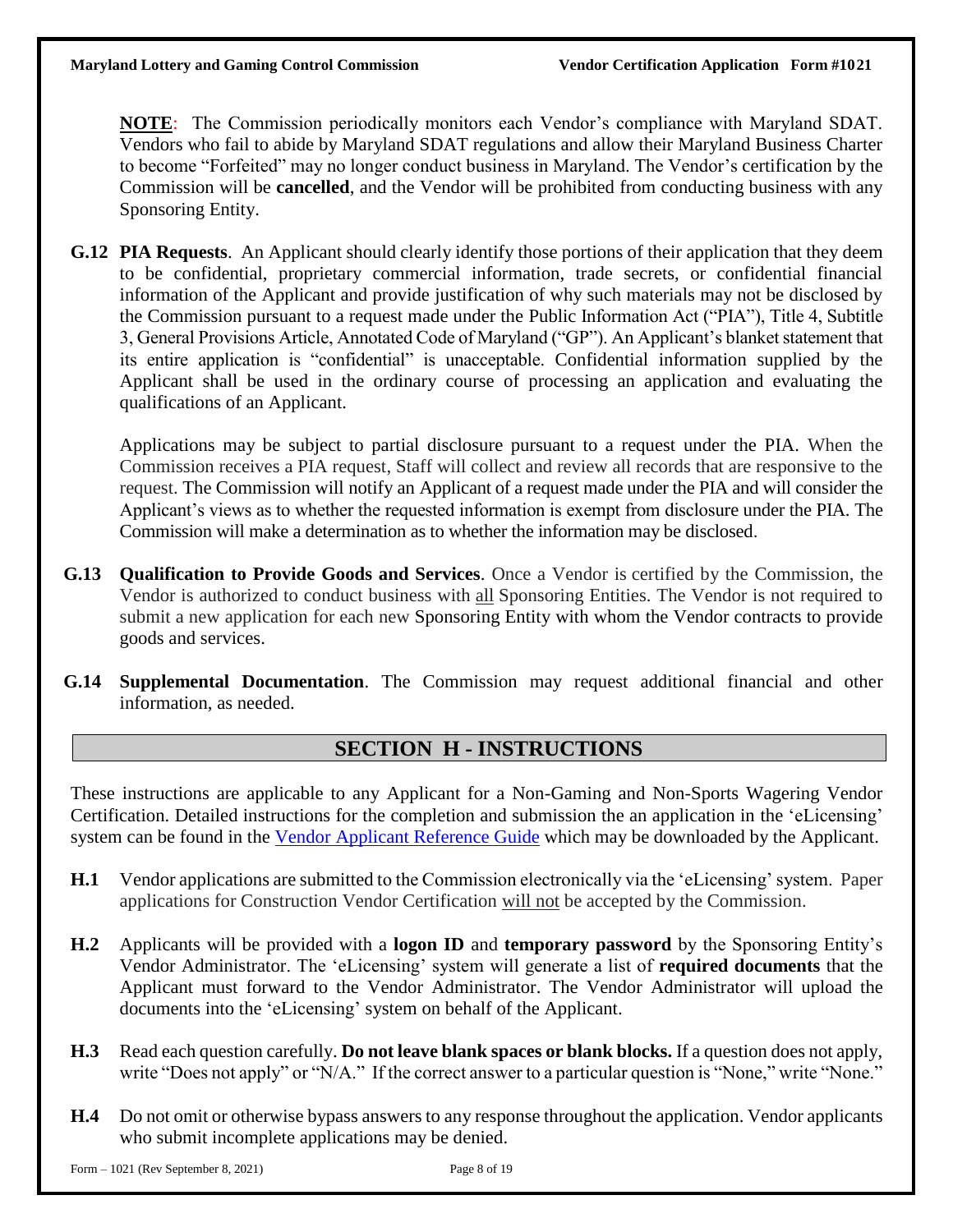**H.5** The Applicant must ensure that every individual listed on **I.7**, **I.8** and **I.9** completes and uploads a notarized 'Authorization of Release of Information - (Individual)' form.

# **SECTION I - APPLICANT INFORMATION**

### **I.1 BUSINESS NAME OF APPLICANT**

Provide the name of the business as written in the Articles of Incorporation, By-Laws, Charter Partnership Agreement or other official documents filed with a State or Federal Government:

\_\_\_\_\_\_\_\_\_\_\_\_\_\_\_\_\_\_\_\_\_\_\_\_\_\_\_\_\_\_\_\_\_\_\_\_\_\_\_\_\_\_\_\_\_\_\_\_\_\_\_\_\_\_\_\_\_\_\_\_\_\_\_\_\_\_\_\_\_\_\_\_\_\_\_\_\_\_\_\_\_\_\_\_\_\_\_\_\_\_\_\_\_\_

\_\_\_\_\_\_\_\_\_\_\_\_\_\_\_\_\_\_\_\_\_\_\_\_\_\_\_\_\_\_\_\_\_\_\_\_\_\_\_\_\_\_\_\_\_\_\_\_\_\_\_\_\_\_\_\_\_\_\_\_\_\_\_\_\_\_\_\_\_\_\_\_\_\_\_\_\_\_\_\_\_\_\_\_\_\_\_\_\_\_\_\_\_\_

Doing Business As (d/b/a) or Trading As (t/a) Name:

| I.2<br><b>APPLICANT'S PRINCIPAL ADDRESS(ES)</b>                                      |                                                                                                                                      |                               |  |  |
|--------------------------------------------------------------------------------------|--------------------------------------------------------------------------------------------------------------------------------------|-------------------------------|--|--|
| Describe the Applicant's use of this address: (check all that apply to this address) |                                                                                                                                      |                               |  |  |
|                                                                                      | $\Box$ Mailing $\Box$ Residential $\Box$ Corporate $\Box$ Production $\Box$ Development/Testing $\Box$ Warehouse $\Box$ Other ______ |                               |  |  |
| Address Line 1                                                                       |                                                                                                                                      |                               |  |  |
| Address Line 2                                                                       |                                                                                                                                      |                               |  |  |
| City                                                                                 | <b>State</b>                                                                                                                         | Zip                           |  |  |
| Mailing Address Line 1, if different from above, otherwise enter "Same"              |                                                                                                                                      |                               |  |  |
| Mailing Address Line 2, if different from above, otherwise enter "Same"              |                                                                                                                                      |                               |  |  |
| City                                                                                 | <b>State</b>                                                                                                                         | Zip                           |  |  |
| Vendor's Website                                                                     |                                                                                                                                      |                               |  |  |
|                                                                                      |                                                                                                                                      |                               |  |  |
| Describe the Applicant's use of this address: (check all that apply to this address) |                                                                                                                                      | $\Box$ No Secondary Address   |  |  |
|                                                                                      | $\Box$ Mailing $\Box$ Residential $\Box$ Corporate $\Box$ Production $\Box$ Development/Testing                                      | $\Box$ Warehouse $\Box$ Other |  |  |
| Address Line 1                                                                       |                                                                                                                                      |                               |  |  |
| Address Line 2                                                                       |                                                                                                                                      |                               |  |  |
| City                                                                                 | <b>State</b>                                                                                                                         | Zip                           |  |  |
| Mailing Address Line 1, if different from above, otherwise enter "Same"              |                                                                                                                                      |                               |  |  |
| Mailing Address Line 2, if different from above, otherwise enter "Same"              |                                                                                                                                      |                               |  |  |
|                                                                                      |                                                                                                                                      |                               |  |  |
| City                                                                                 | <b>State</b>                                                                                                                         | Zip                           |  |  |
| Vendor's Website                                                                     |                                                                                                                                      |                               |  |  |
|                                                                                      |                                                                                                                                      |                               |  |  |
| Form $-1021$ (Rev September 8, 2021)                                                 | Page 9 of 19                                                                                                                         |                               |  |  |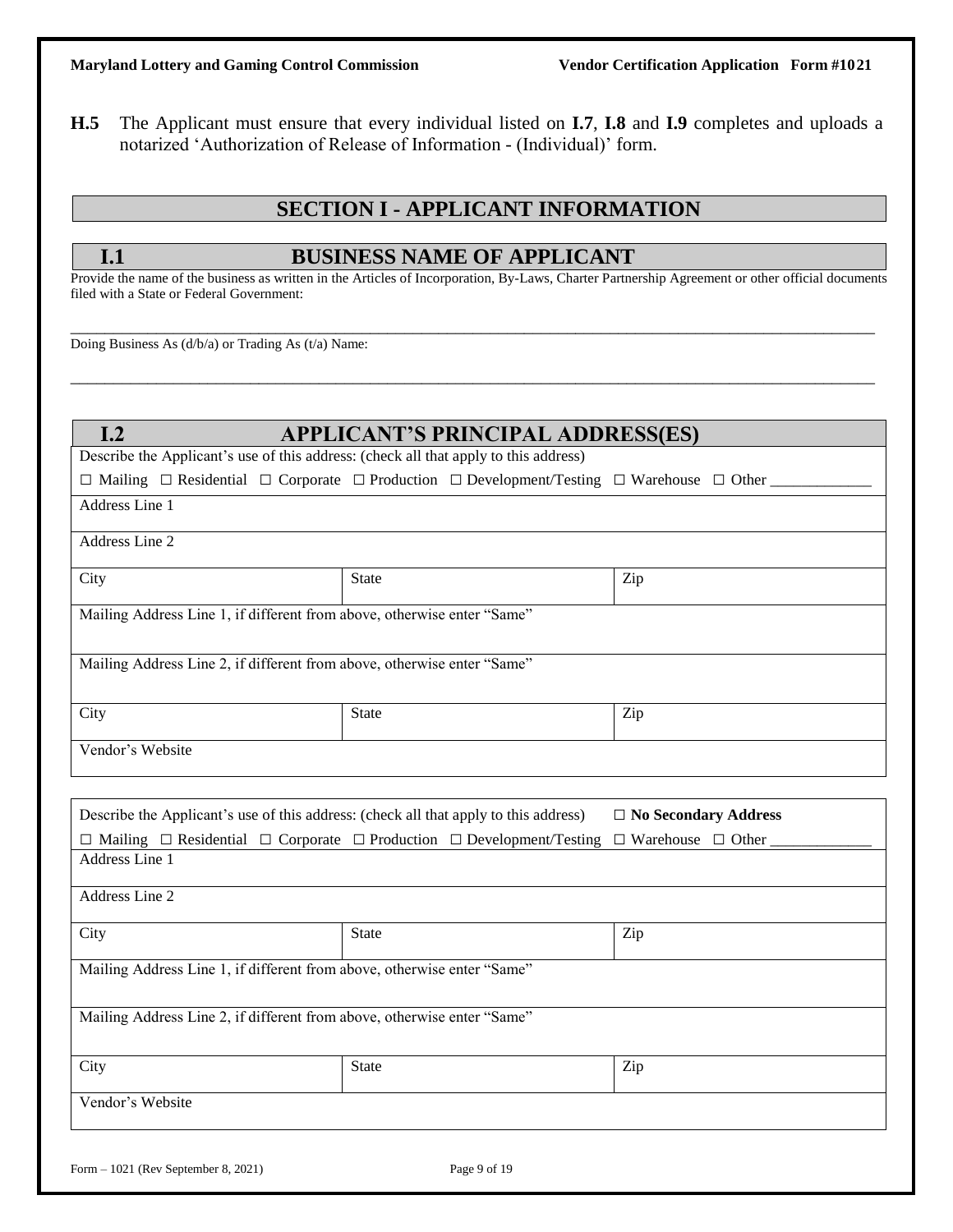### **I.3 APPLICANT'S POINT-OF-CONTACT**

Point-of-Contact\*: (Name) \_\_\_\_\_\_\_\_\_\_\_\_\_\_\_\_\_\_\_\_\_\_\_\_\_\_\_\_\_\_\_\_ (Title) \_\_\_\_\_\_\_\_\_\_\_\_\_\_\_\_\_\_\_\_\_\_\_\_\_\_\_\_\_\_\_

\*This individual must have authority to make decisions on behalf of the Vendor.

E-mail address:

All notifications will be made to this e-mail address. Check your "SPAM" folder for e-mails from "....@maryland.gov."

Office Telephone Number:  $\Box$  Cell Phone Number:  $\Box$ 

# **I.4 COMPLIANCE WITH MARYLAND SDAT REGISTRATION**

**Maryland SDAT registration required** (**not** a certificate from the Maryland Comptroller's Office)

Maryland SDAT Department ID Number (1 letter plus 8 numbers):

Certificate of "Good Standing" or  $\parallel$  Trade Name Registration"

# **I.5 SPONSORING ENTITY**

\_\_\_\_\_\_\_\_\_\_\_\_\_\_\_\_\_\_\_\_\_\_\_\_\_\_\_\_\_\_\_\_\_\_\_\_\_\_\_\_\_\_\_\_\_\_\_\_\_\_\_\_\_\_\_\_\_\_\_\_\_\_\_\_\_\_\_\_\_\_\_\_\_\_\_\_\_\_\_\_\_\_\_\_\_\_\_\_\_\_\_

Vendor's Sponsoring Entity:

# **I.6 COMBINED TOTAL VALUE OF GOODS AND SERVICES**

Identify the combined total value of goods and services the Vendor expects to provide, or has been contracted to provide, during a calendar year.

The actual contracted value of goods and services will be \$ \_\_\_\_\_\_\_\_\_\_\_\_\_\_\_\_\_\_\_\_. Refer to **B.2**. Provide an exact contracted dollar amount, **NOT a range.**

### REMAINDER OF PAGE INTENTIONALLY BLANK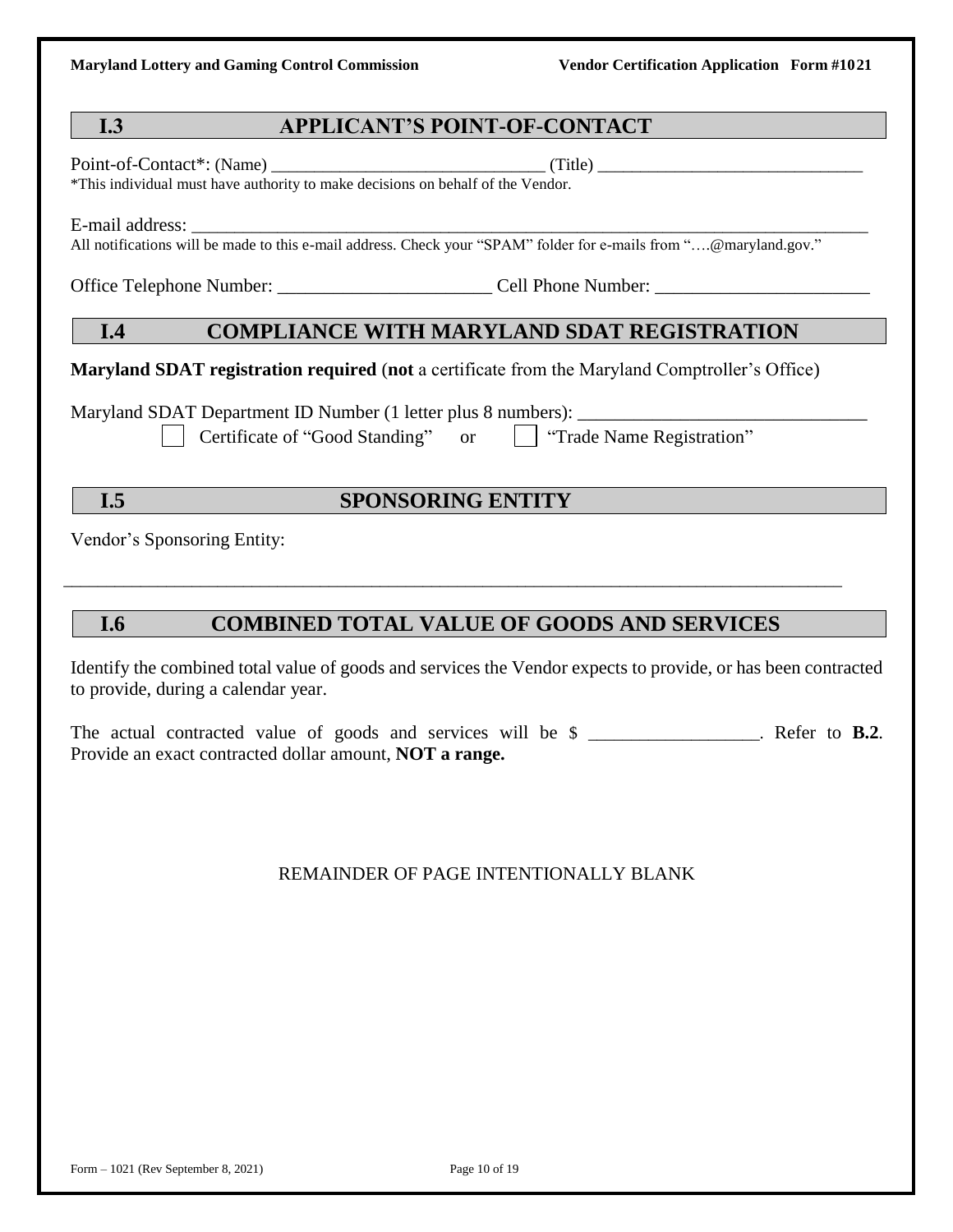# **I.7 VENDOR OFFICER(S), PARTNER(S), AND DIRECTOR(S)**

#### **Complete all 15 blocks** for each individual.

Provide information for each **Officer, Partner and Director** who will be directly or significantly involved in providing goods and services to a Sponsoring Entity.

| Last Name                     |               | <b>First Name</b> |                     | Middle Name |                     | Suffix (Jr., Sr., etc.) |
|-------------------------------|---------------|-------------------|---------------------|-------------|---------------------|-------------------------|
| Occupation                    |               |                   | Title               |             |                     |                         |
| Home Address Line 1           |               |                   | Home Address Line 2 |             |                     |                         |
| City                          |               |                   | State/Province      |             | Zip Code            |                         |
| Social Security Number        | Date of Birth |                   | E-mail Address      |             | <b>Phone Number</b> |                         |
| <b>Last Name</b>              |               | <b>First Name</b> |                     | Middle Name |                     | Suffix (Jr., Sr., etc.) |
| Occupation                    |               |                   | Title               |             |                     |                         |
| Home Address Line 1           |               |                   | Home Address Line 2 |             |                     |                         |
| City                          |               |                   | State/Province      |             | Zip Code            |                         |
| <b>Social Security Number</b> | Date of Birth |                   | E-mail Address      |             | <b>Phone Number</b> |                         |
|                               |               |                   |                     |             |                     |                         |
|                               |               |                   |                     |             |                     |                         |

Applicants listed on this page **must** upload a completed, signed and notarized Authorization for Release of Information (Page 15).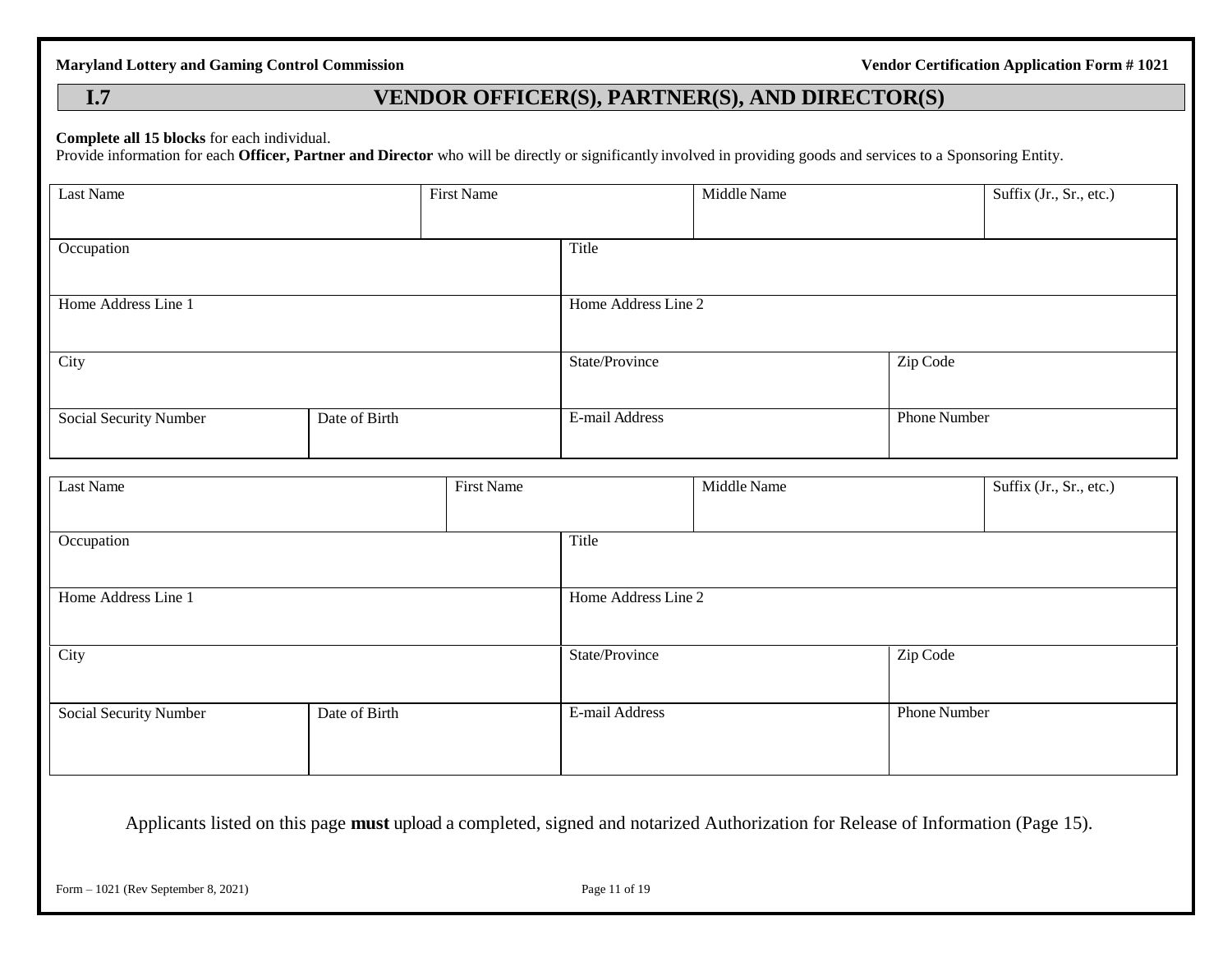# **I.8 VENDOR OWNERS**

#### **Complete all 15 blocks** for each individual.

Provide information for each person or entity who owns more than five percent (5%) of the Vendor or its business, to include Vendors operating as a General Partnership

| Last Name              |               | First Name                 |                     | Middle Name |                     | Suffix (Jr., Sr., etc.) |
|------------------------|---------------|----------------------------|---------------------|-------------|---------------------|-------------------------|
| Occupation             |               |                            | Title               |             |                     |                         |
| Home Address Line 1    |               |                            | Home Address Line 2 |             |                     |                         |
| City                   |               |                            | State/Province      |             | Zip Code            |                         |
| Social Security Number | Date of Birth |                            | E-mail Address      |             | <b>Phone Number</b> |                         |
| Last Name              |               | First Name                 |                     | Middle Name |                     | Suffix (Jr., Sr., etc.) |
| Occupation             |               | Title                      |                     |             |                     |                         |
| Home Address Line 1    |               |                            | Home Address Line 2 |             |                     |                         |
| City                   |               | Zip Code<br>State/Province |                     |             |                     |                         |
| Social Security Number | Date of Birth |                            | E-mail Address      |             | Phone Number        |                         |
|                        |               |                            |                     |             |                     |                         |

Applicants listed on this page **must** upload a completed, signed and notarized Authorization for Release of Information (Page 15).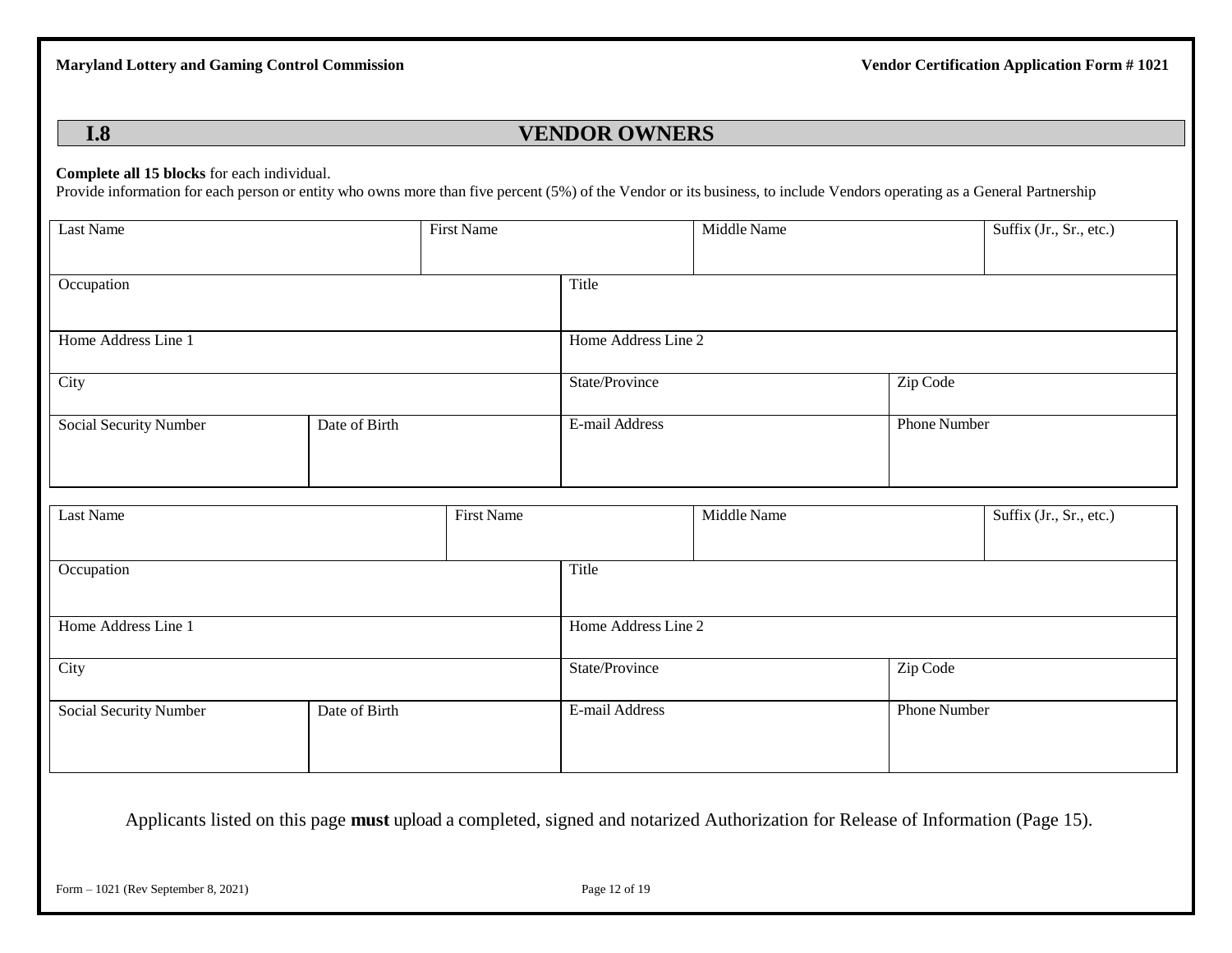# **I.9 VENDOR MANAGERS / SUPERVISORS**

#### **Complete all 15 blocks** for each individual.

Provide information for individuals holding positions of supervision or management who are responsible for directly or significantly overseeing the provision of goods and/or services to a Sponsoring Entity. The Applicant shall divulge those individuals who are assigned to administer and control the Vendor's activities within the Sponsoring Entity, such as project managers, account managers, distribution managers, sales supervisors and account representatives.

| Last Name              |               | <b>First Name</b> |                            | Middle Name |              | Suffix (Jr., Sr., etc.) |  |
|------------------------|---------------|-------------------|----------------------------|-------------|--------------|-------------------------|--|
|                        |               |                   |                            |             |              |                         |  |
| Occupation             |               |                   | Title                      |             |              |                         |  |
|                        |               |                   |                            |             |              |                         |  |
| Home Address Line 1    |               |                   | Home Address Line 2        |             |              |                         |  |
|                        |               |                   |                            |             |              |                         |  |
| City                   |               |                   | Zip Code<br>State/Province |             |              |                         |  |
|                        |               |                   |                            |             |              |                         |  |
| Social Security Number | Date of Birth |                   | E-mail Address             |             | Phone Number |                         |  |
|                        |               |                   |                            |             |              |                         |  |
|                        |               |                   |                            |             |              |                         |  |
| Last Name              |               | <b>First Name</b> |                            | Middle Name |              | Suffix (Jr., Sr., etc.) |  |
|                        |               |                   |                            |             |              |                         |  |
| Occupation             |               |                   | Title                      |             |              |                         |  |
|                        |               |                   |                            |             |              |                         |  |
| Home Address Line 1    |               |                   | Home Address Line 2        |             |              |                         |  |
|                        |               |                   |                            |             |              |                         |  |
| City                   |               |                   | State/Province             |             |              | Zip Code                |  |
|                        |               |                   |                            |             |              |                         |  |
|                        |               |                   | E-mail Address             |             |              |                         |  |
| Social Security Number | Date of Birth |                   |                            |             | Phone Number |                         |  |
|                        |               |                   |                            |             |              |                         |  |

Applicants listed on this page **must** upload a completed, signed and notarized Authorization for Release of Information (Page 15).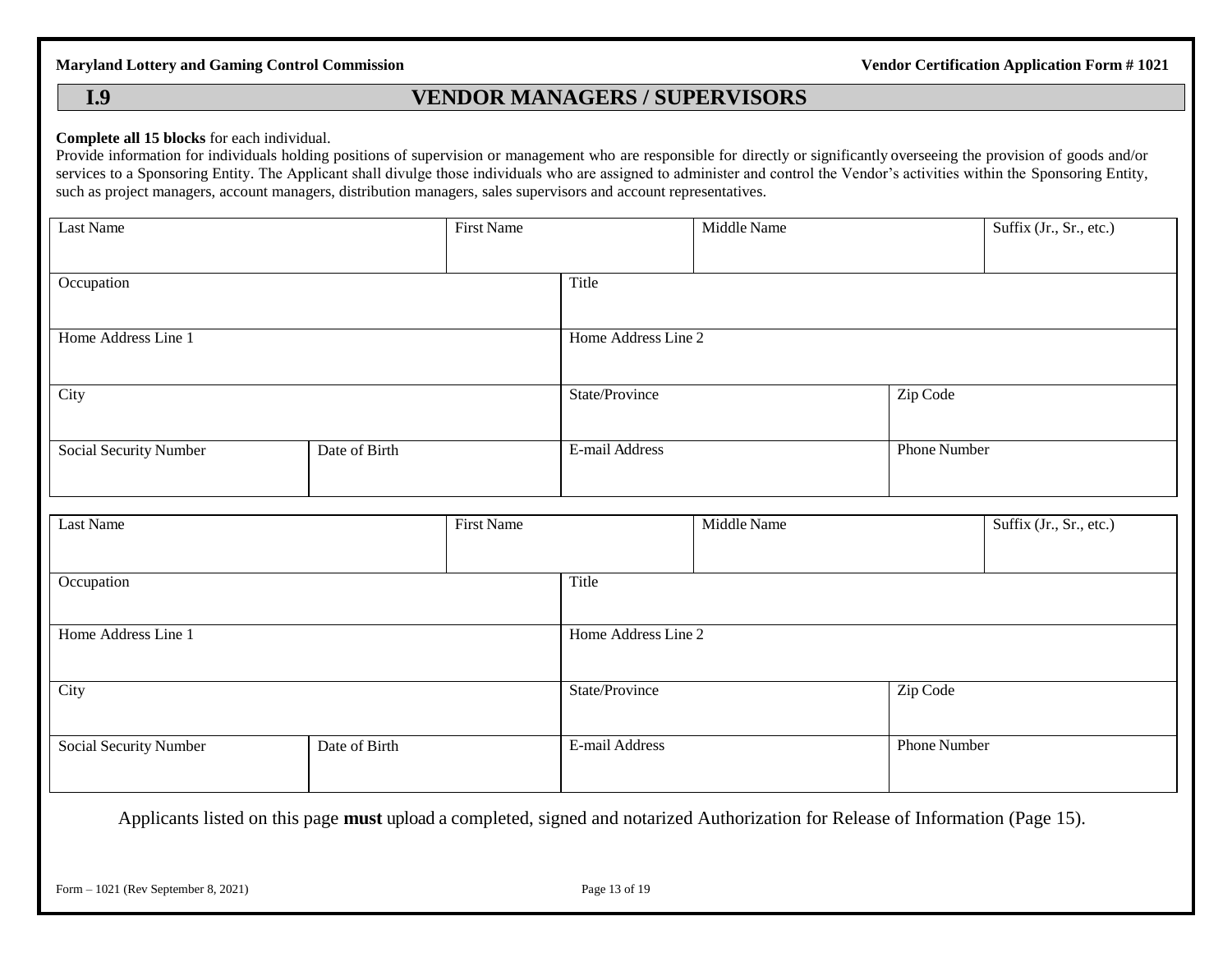# **I.10 APPLICANT'S BUSINESS BACKGROUND**

**(a) DESCRIPTION OF THE VENDOR'S PRESENT BUSINESS.** Furnish the Commission with a 'snapshot' of the Vendor Applicant's company and describe the Vendor's capacity and capabilities to provide the services declared in the application.

**(b) DESCRIPTION OF THE SPECIFIC TYPE(S) OF GOODS OR SERVICES TO BE PROVIDED BY THE VENDOR TO THE SPONSORING ENTITY.** 

**(c) NAME OF SPONSORING ENTITY (IES) TO WHICH SUCH GOODS OR SERVICES WILL BE PROVIDED.** List each entity.

**(d) LIST OTHER VIDEO LOTTERY FACILITIES (CASINOS), SPORTS WAGERING FACILITIES, AND ONLINE SPORTS WAGERING OPERATORS SERVED BY THE VENDOR**. Provide a list of other jurisdictions where the Vendor conducts business related to gaming/gambling, sports wagering/betting. (List by Name, City, State, Country). Applicant may upload a list if necessary.

**(e) TALLY OF THE WORK FORCE SUPPORTING THE VENDOR'S PROVISION OF GOODS AND SERVICES.** Furnish the Commission with the total number of employees IN MARYLAND who will be directly associated with providing the goods or services. Furnish the Commission with the total number of employees OUTSIDE OF MARYLAND who will be directly associated with providing the goods or services.

In Maryland:

Outside of Maryland:

**(f) IN LAST TEN (10) YEARS, HAS THE APPLICANT HAD ANY GAMING OR SPORTS WAGERING LICENSE APPLICATION, LICENSE, PERMIT OR OTHER AUTHORIZATION ISSUED BY A GOVERNMENT AGENCY IN ANY JURISDICTION BE DENIED, SUSPENDED OR REVOKED?** If "**Yes**," provide 1) type of license or permit; 2) jurisdiction; 3) details of jurisdiction's actions; and 4) current status of license or permit.

YES **NO**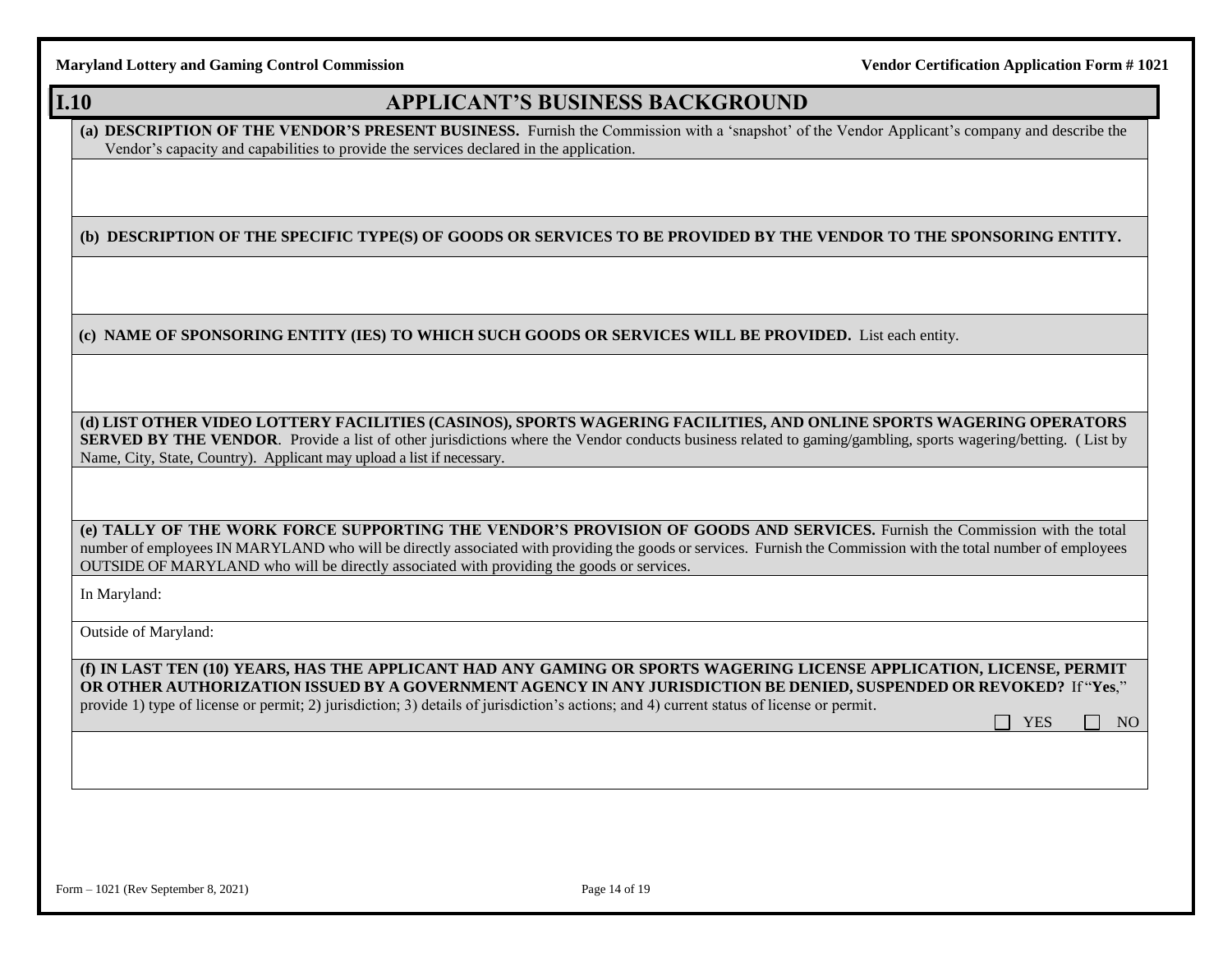#### **AUTHORIZATION FOR RELEASE OF INFORMATION (INDIVIDUAL)**

| - - |
|-----|
|-----|

**(Leave blank - to be filled in by the Commission)**

**FROM:** 

**(Applicant Affiliate's Printed Name)**

I, the above listed individual, am affiliated with an Applicant who is applying to the Maryland Lottery and Gaming Control Commission ("Commission") for a Non-Gaming and Non-Sports Wagering Vendor Certification. I am affiliated with the Applicant as a/an:

□ Owner □ Partner □ Director □ Officer □ Supervisor/Manager/Employee □ Other \_\_\_\_\_\_\_\_\_\_\_\_\_\_\_\_\_\_\_\_\_\_

The Commission, and its employees, agents, and vendors, is required by law to conduct an investigation of an Applicant and the Applicant's officers, partners, directors, proprietors, owners, certain employees, and certain other individuals affiliated with the Applicant as deemed necessary.

That investigation requires the Commission to collect and evaluate information about me. By executing this Authorization for Release of Information, I authorize any: Local, State or Federal government unit; commercial or business enterprise, including a consumer reporting agency, a non-profit entity, an individual or any other public or private entity, to release to the Commission any and all information about me that the Commission requests. The requested information may be released in written, verbal, electronic, or any other form.

With respect to any claims or liability arising from the release of the requested information to the Commission, I expressly waive, release, discharge and forever hold harmless and agree to indemnify, the unit, entity, or individual that releases information to the Commission, under the authority of this Authorization.

A photo, facsimile, or electronic copy of this signed and dated Authorization shall be equally effective as an original.

\_\_\_\_\_\_\_\_\_\_\_\_\_\_\_\_\_\_\_\_\_\_\_\_\_\_\_\_\_\_\_\_\_\_\_\_\_\_\_\_\_\_ \_\_\_\_\_\_\_\_\_\_\_\_\_\_\_\_\_\_\_\_\_\_\_\_\_\_\_\_\_\_

\_\_\_\_\_\_\_\_\_\_\_\_\_\_\_\_\_\_\_\_\_\_\_\_\_\_\_\_\_\_\_\_\_\_\_\_\_\_\_\_\_\_\_\_\_\_\_\_\_\_ \_\_\_\_\_\_\_\_\_\_\_\_\_\_\_\_\_\_\_\_\_\_\_\_\_\_\_\_\_\_\_\_\_\_\_\_

Signature of Individual Completing Form Date

Printed Name Title **The Second Second 1999** Title

 **NOTARY PUBLIC**

|                                      | The undersigned, a Notary Public in and for the County of ________________, in the State of<br>, certifies that the above named individual appeared in person, and before me, either known to me |
|--------------------------------------|--------------------------------------------------------------------------------------------------------------------------------------------------------------------------------------------------|
| Notification.                        | or satisfactorily proven to be the individual whose name subscribed to the within instrument and signed the Authorization and                                                                    |
|                                      |                                                                                                                                                                                                  |
|                                      | <b>Notary Public</b>                                                                                                                                                                             |
| <b>Stamp or Seal</b>                 | <b>Printed Name</b>                                                                                                                                                                              |
|                                      | My commission expires $\_\_\_\_\_$ , 20                                                                                                                                                          |
|                                      |                                                                                                                                                                                                  |
| Form $-1021$ (Rev September 8, 2021) | Page 15 of 19                                                                                                                                                                                    |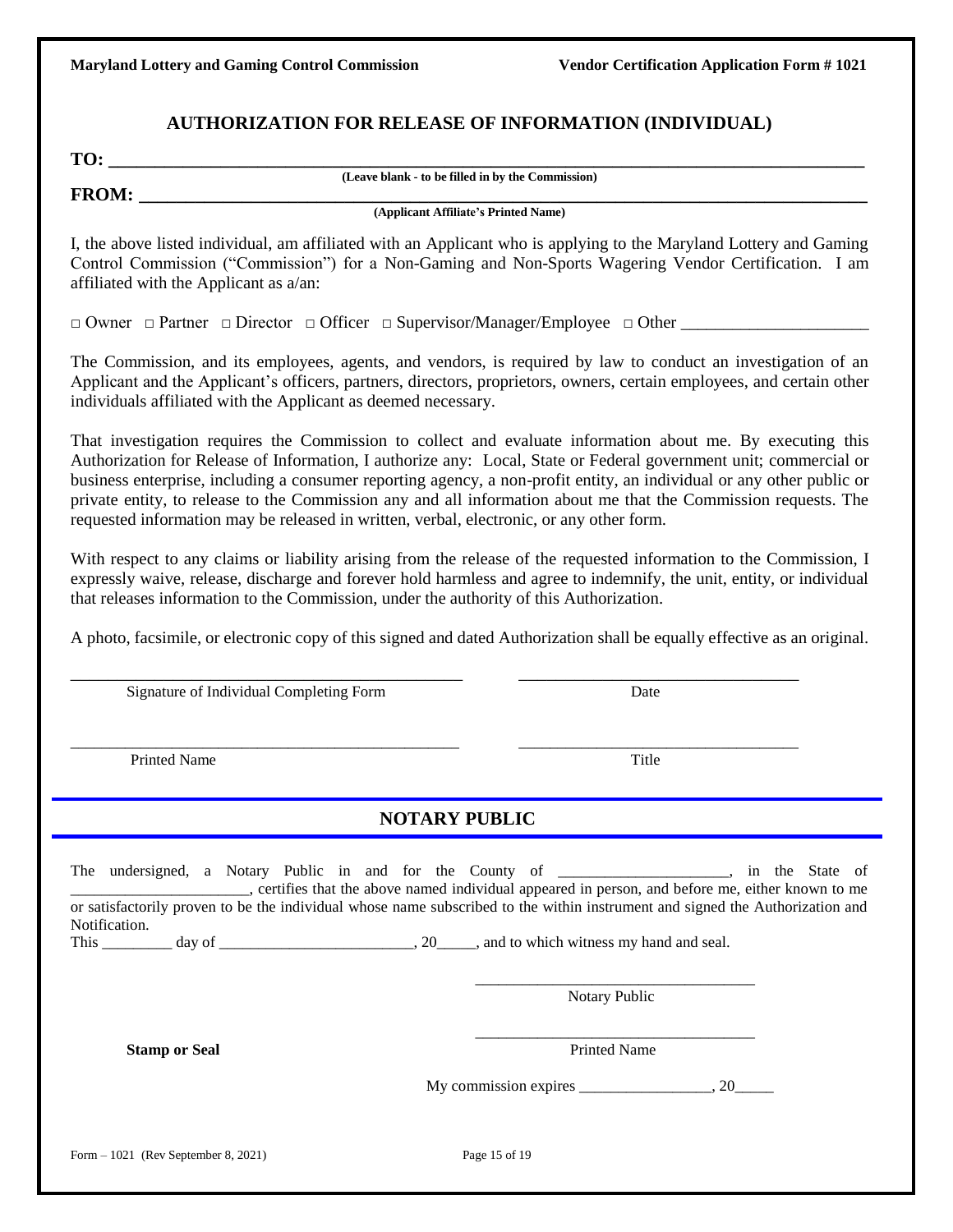#### **AUTHORIZATION FOR RELEASE OF INFORMATION (BUSINESS)**

| TO:         |                                                   |  |
|-------------|---------------------------------------------------|--|
| <b>FROM</b> | (Leave blank - to be filled in by the Commission) |  |
|             | (Printed Name of the Applicant)                   |  |

The above listed entity ("Applicant") is applying for a Non-Gaming and Non-Sports Wagering Vendor Certification in the State of Maryland. I am an authorized representative of the above listed Applicant.

I understand that the Maryland Lottery and Gaming Control Commission ("Commission") is required to conduct an investigation of an Applicant for a Non-Gaming and Non-Sports Wagering Vendor Certification. That investigation requires the Commission to collect and evaluate information about the entity that I represent. On behalf of the entity, I irrevocably give consent to the Commission, and persons authorized by the Commission, to: (1) verify all information provided in the license application documents; (2) conduct a background investigation of the entity; and to have access to any and all information that the entity has provided to any other jurisdiction seeking a similar license in that jurisdiction, as well as the information obtained by that other jurisdiction during the course of any investigation that it may have conducted about the entity.

That investigation required the Commission to collect and evaluate information about the Applicant. By executing this Authorization for Release of Information, I authorize any: Local, State or Federal government unit; commercial or business enterprise, including a consumer reporting agency, a non-profit entity, an individual or any other public or private entity, to release to the Commission any and all information about the Applicant and its principals that the Commission requests. The requested information may be released in written, verbal, electronic, or any other form.

With respect to any claims or liability arising from the release of the requested information to the Commission, on behalf of the entity, I expressly waive, release, discharge and forever hold harmless and agree to indemnify, the unit, entity, or individual that releases information to the Commission under the authority of this Authorization. Photo, facsimile, or electronic copy of this signed and dated Authorization shall be equally effective as an original.

| Signature of Individual Completing Form<br>My affiliation with the Applicant is: $\Box$ Owner $\Box$ Partner $\Box$ Director $\Box$ Officer $\Box$ Other                                                                                                                                                                                                      | Date                                     |  |
|---------------------------------------------------------------------------------------------------------------------------------------------------------------------------------------------------------------------------------------------------------------------------------------------------------------------------------------------------------------|------------------------------------------|--|
| <b>Printed Name</b>                                                                                                                                                                                                                                                                                                                                           | Title                                    |  |
| <b>NOTARY PUBLIC</b>                                                                                                                                                                                                                                                                                                                                          |                                          |  |
| The undersigned, a Notary Public in and for the County of _______________, in the State of _______________, certifies that the above named individual appeared in person, and before me, either known to me<br>or satisfactorily proven to be the individual whose name subscribed to the within instrument and signed the Authorization and<br>Notification. |                                          |  |
|                                                                                                                                                                                                                                                                                                                                                               | Notary Public                            |  |
| <b>Stamp or Seal</b>                                                                                                                                                                                                                                                                                                                                          | <b>Printed Name</b>                      |  |
|                                                                                                                                                                                                                                                                                                                                                               | My commission expires $\frac{1}{2}$ , 20 |  |
| Form $-1021$ (Rev September 8, 2021)                                                                                                                                                                                                                                                                                                                          | Page 16 of 19                            |  |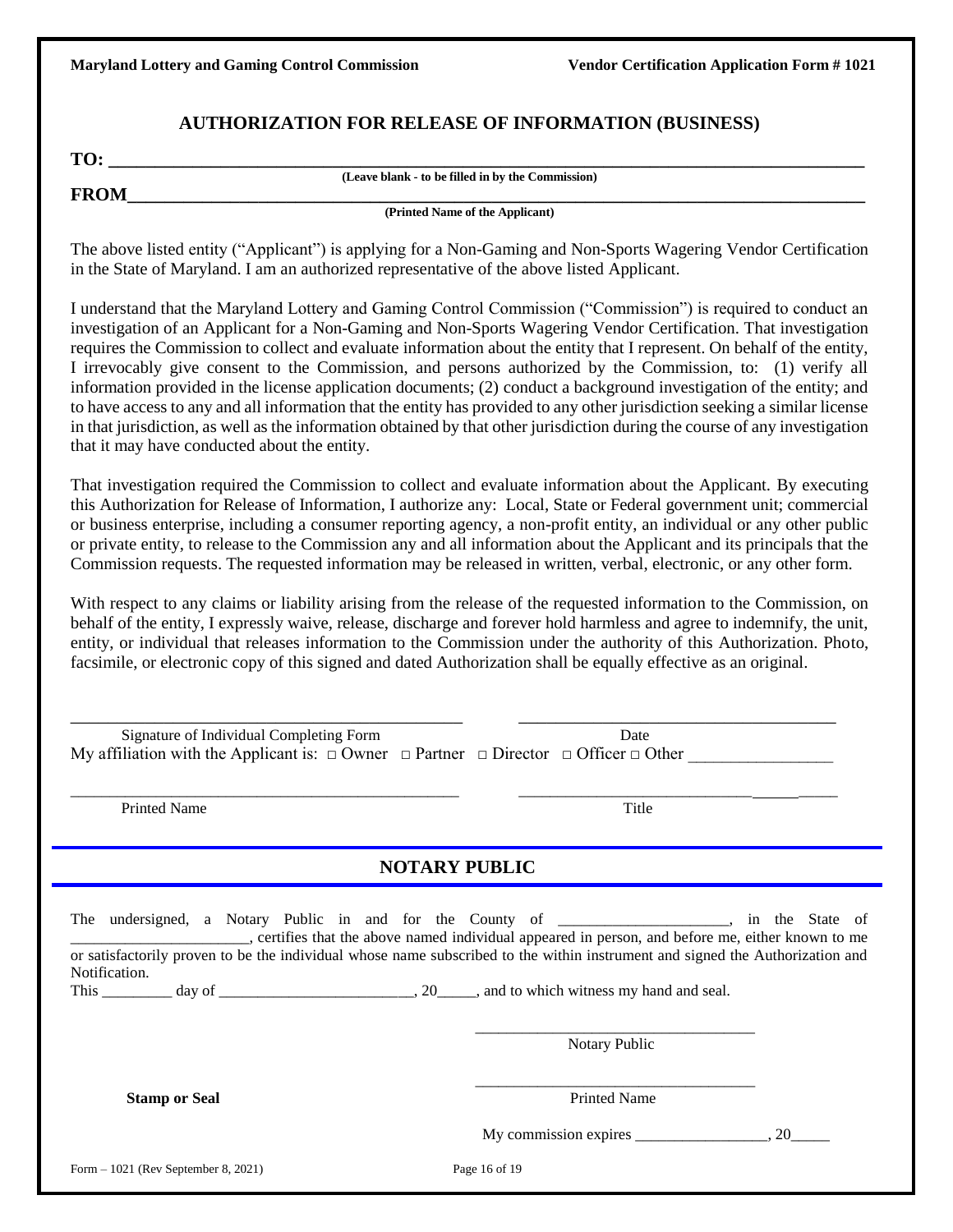#### **AFFIDAVIT OF REPRESENTATIVE OF APPLICANT**

I,  $\frac{1}{2}$  (printed name), am authorized to complete and execute this Non-Gaming and Non-Sports Wagering Vendor Certification Application on behalf of the Vendor Applicant ("Applicant") \_\_\_\_\_\_\_\_\_\_\_\_\_\_\_\_\_\_\_\_\_\_\_\_\_\_\_\_\_\_\_\_\_\_\_\_\_ (printed name of the Applicant). I am also authorized to provide all of the information requested in this application and in this Affidavit to the Maryland Lottery and Gaming Control Commission, its employees, agents, and vendors (collectively, "the Commission"), and to make the representations set forth in this Affidavit.

I have read, and understand, every page of this Application. To the best of my knowledge, information, and belief, the information that I have provided on, or attached to, or otherwise submitted in connection with this Application is accurate, complete, and not misleading. I understand that any misrepresentation or omission may lead to the delay or denial of an application for certification, or may result in the Commission taking action on the Applicant's application or certification, up to and including cancellation of its certification if it has been approved or denial of an application for certification. I understand that any misrepresentation or omission on this Application may also subject me, or the Applicant that I represent, to civil or criminal liability. I understand and acknowledge that the Applicant has an ongoing duty to promptly notify the Commission if any information it provides to the Commission changes.

By a separate Authorization for Release of Information, I am authorizing any entity or individual that has information about the Applicant that I represent, to release that information to the Commission for purposes of its investigation of an applicant for Vendor Certification.

On behalf of the Applicant and its successors and assigns, I expressly waive, release, discharge, and forever hold harmless and agree to indemnify, the Commission, the State of Maryland, and their employees, members, agents, and representatives, from liability for any and all claims or legal action arising from any actions that the Commission or the State of Maryland may take related to the collection of information from the Applicant and the use of that information in connection with investigating the Applicant.

| Signature of Authorized Representative                                                                                                                                                                                                                                                                                                                   |                      | Date                                                              |  |
|----------------------------------------------------------------------------------------------------------------------------------------------------------------------------------------------------------------------------------------------------------------------------------------------------------------------------------------------------------|----------------------|-------------------------------------------------------------------|--|
| Printed Name of Authorized Representative                                                                                                                                                                                                                                                                                                                |                      | Title                                                             |  |
|                                                                                                                                                                                                                                                                                                                                                          | <b>NOTARY PUBLIC</b> |                                                                   |  |
| undersigned, a Notary Public in and for the County of ___________________, in the State of<br>The<br>, certifies that the above named individual appeared in person, and before me, either known to me<br>or satisfactorily proven to be the individual whose name subscribed to the within instrument and signed the Authorization and<br>Notification. |                      | Notary Public                                                     |  |
| <b>Stamp or Seal</b>                                                                                                                                                                                                                                                                                                                                     |                      | <b>Printed Name</b><br>My commission expires $\frac{\ }{\ }$ , 20 |  |
| Form $-1021$ (Rev September 8, 2021)                                                                                                                                                                                                                                                                                                                     | Page 17 of 19        |                                                                   |  |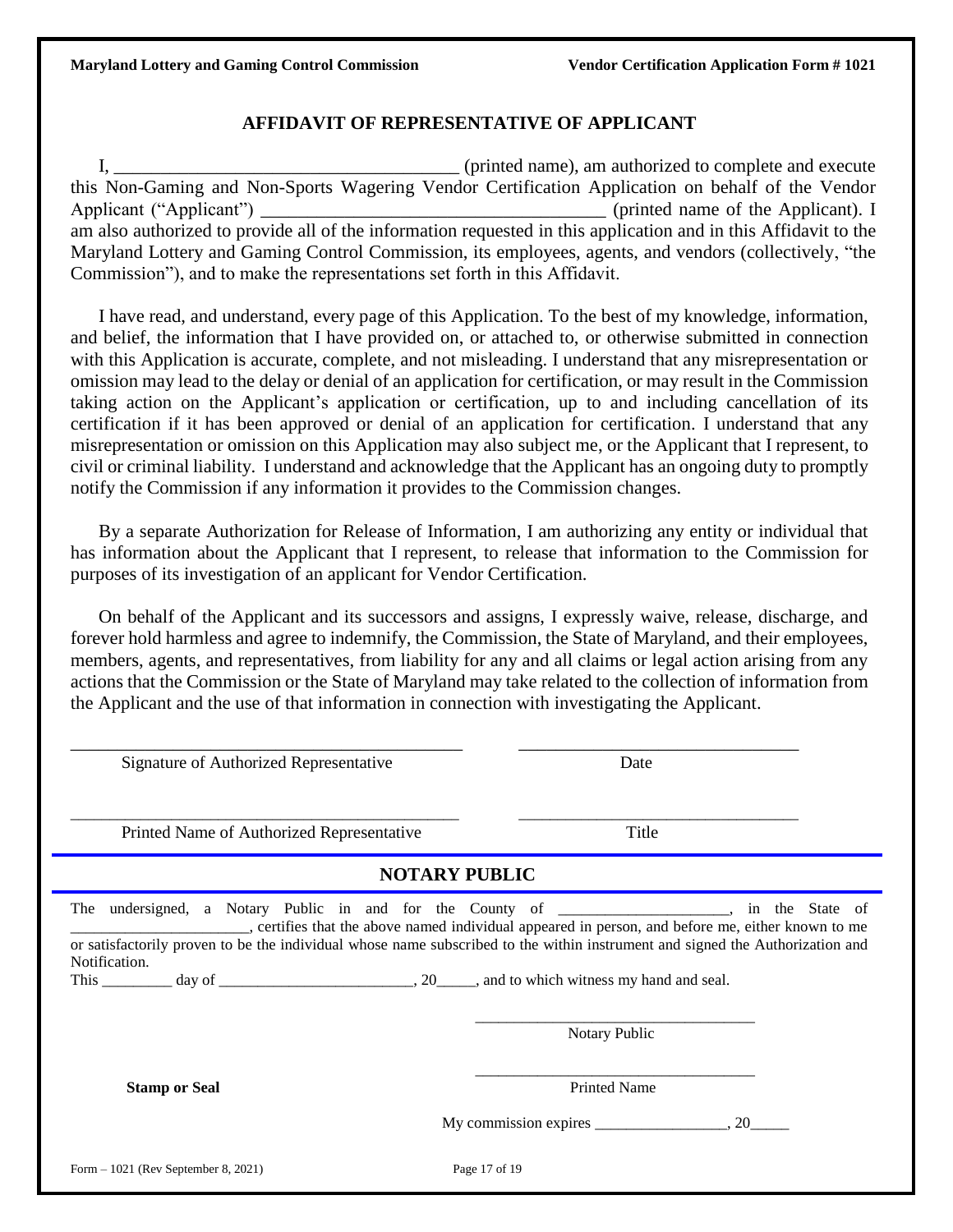#### **ACKNOWLEGEMENT AND DISCLOSURE**

I, (name of the Representative of the Applicant), the Representative of an Applicant for a Non-Gaming and Non-Sports Wagering Vendor Certification, understand and acknowledge with my initials and signature the following:

I, \_\_\_\_\_\_\_\_\_\_\_\_\_\_\_\_\_\_\_\_\_\_\_\_\_\_\_\_\_\_\_ (name of the Representative of an Applicant), am applying for a Non-Gaming and Non-Sports Wagering Vendor Certification on behalf of the Vendor Applicant ("Applicant") \_\_\_\_\_\_\_\_\_\_\_\_\_\_\_\_\_\_\_\_\_\_\_\_\_\_\_ (name of the Vendor Applicant). The Applicant cannot conduct business with a Maryland Sponsoring Entity as described in Section A.1 of this Application unless the Commission approves the Applicant. The Applicant must meet and maintain the legal requirements for approval, to include continuous Maryland SDAT compliance. The Commission, through its employees, agents and vendors, is required by law to conduct an investigation into the suitability of an Applicant for a Non-Gaming and Non-Sports Wagering Vendor Certification. **Initials** 

During the investigation, the Commission is required to collect and evaluate various kinds of information or reports to determine if Applicants meet the eligibility and qualification requirementsfor certification. The background investigation will include, but not be limited to, information or reports about the Applicant's: character; general reputation; personal characteristics, including honesty and integrity; financial stability; debts to State agencies; criminal records, records of involvement with federal, state or other law enforcement agencies as specified in the application, or record of involvement with any litigation. As a representative, I have the right to request a complete and accurate disclosure of the nature and scope of the investigation and a copy of a summary of the Applicant's rights under federal credit reporting law. Initials\_\_\_\_\_\_\_\_

I am requesting that the Commission, through its employees, agents or vendors, obtain this information about the Applicant to evaluate their eligibility for approval. I acknowledge that this disclosure and authorization remain in effect during the time the application is pending and for the duration of any Non-Gaming or Non-Sports Wagering Certification that I may be granted. Initials

By separate Authorization for Release of Information, I am authorizing any entity or individual that has information about the Applicant that I represent, to release that information to the Commission for purposes of its investigation of an Applicant for a Non-Gaming and Non-Sports Wagering Vendor Certification. Initials

| Signature of Individual Completing Form | Date                                                                                                                                                                                                                                                                                                                             |
|-----------------------------------------|----------------------------------------------------------------------------------------------------------------------------------------------------------------------------------------------------------------------------------------------------------------------------------------------------------------------------------|
| <b>Printed Name</b>                     | Title                                                                                                                                                                                                                                                                                                                            |
|                                         | <b>NOTARY PUBLIC</b>                                                                                                                                                                                                                                                                                                             |
| Notification.                           | The undersigned, a Notary Public in and for the County of _________________, in the State of<br>certifies that the above named individual appeared in person, and before me, either known to me<br>or satisfactorily proven to be the individual whose name subscribed to the within instrument and signed the Authorization and |
|                                         | Notary Public                                                                                                                                                                                                                                                                                                                    |
| <b>Stamp or Seal</b>                    | <b>Printed Name</b>                                                                                                                                                                                                                                                                                                              |
|                                         |                                                                                                                                                                                                                                                                                                                                  |
| Form $-1021$ (Rev September 8, 2021)    | Page 18 of 19                                                                                                                                                                                                                                                                                                                    |